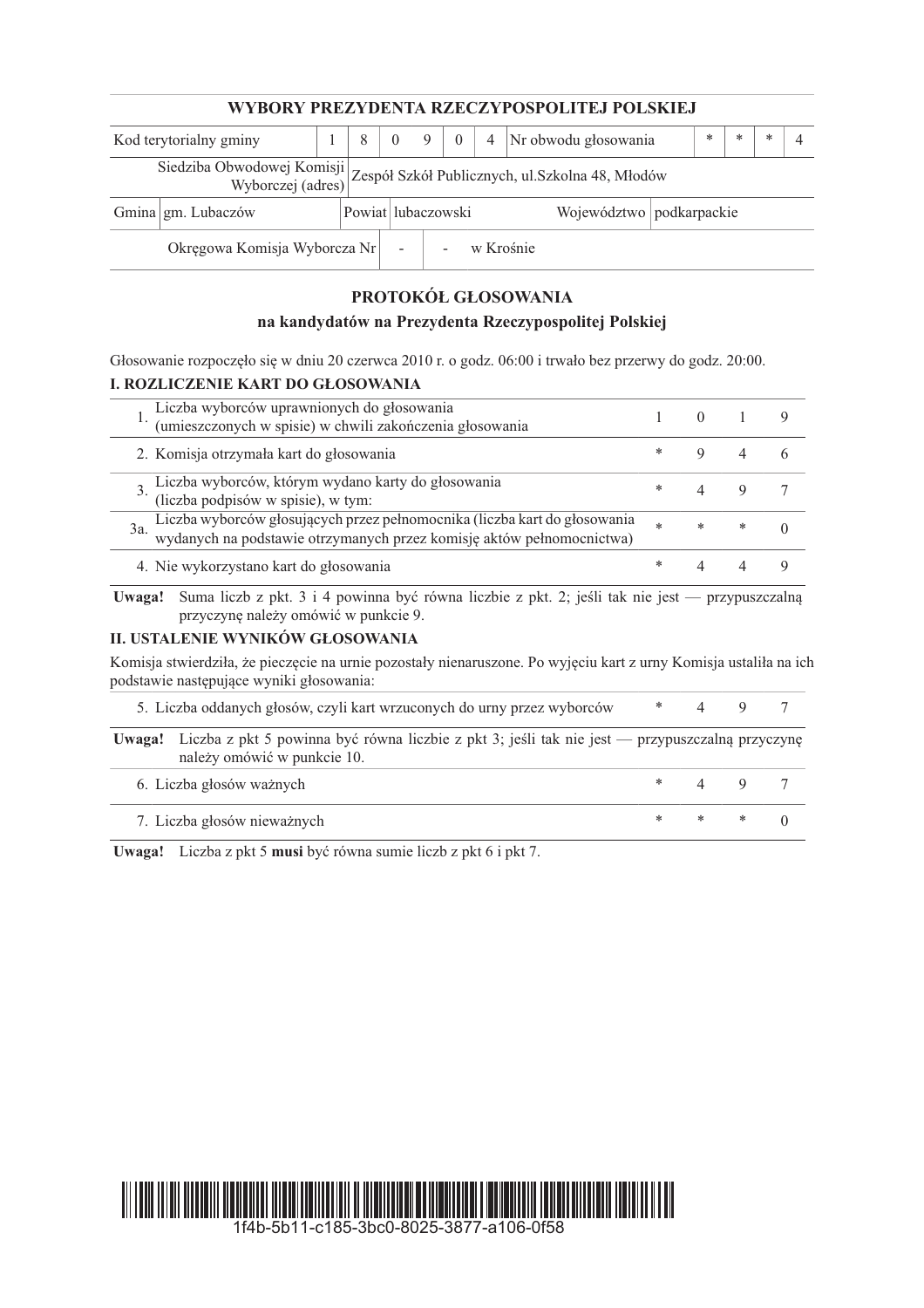| 1) JUREK Marek                   | * | *              | * | 8        |
|----------------------------------|---|----------------|---|----------|
| 2) KACZYŃSKI Jarosław Aleksander | * | $\mathfrak{D}$ | 5 | 7        |
| 3) KOMOROWSKI Bronisław Maria    | * | 1              | 1 | 4        |
| 4) KORWIN-MIKKE Janusz Ryszard   | * | $\ast$         | * | 3        |
| 5) LEPPER Andrzej Zbigniew       | * | *              | 1 | 1        |
| 6) MORAWIECKI Kornel Andrzej     | * | *              | * | $\Omega$ |
| 7) NAPIERALSKI Grzegorz Bernard  | * | $\ast$         | 7 | 7        |
| 8) OLECHOWSKI Andrzej Marian     | * | $\ast$         | * | 6        |
| 9) PAWLAK Waldemar               | * | $\ast$         | 2 | $\Omega$ |
| 10) ZIETEK Bogusław Zbigniew     | * | $\ast$         | * | 1        |
| Razem                            | * | 4              | 9 | 7        |

 $-2-$ 

# 8. Poszczególni kandydaci otrzymali następującą liczbę głosów ważnych:

Uwaga! Suma głosów oddanych na wszystkich kandydatów (rubryka "Razem") musi być równa liczbie z pkt. 6, czyli liczbie głosów ważnych.